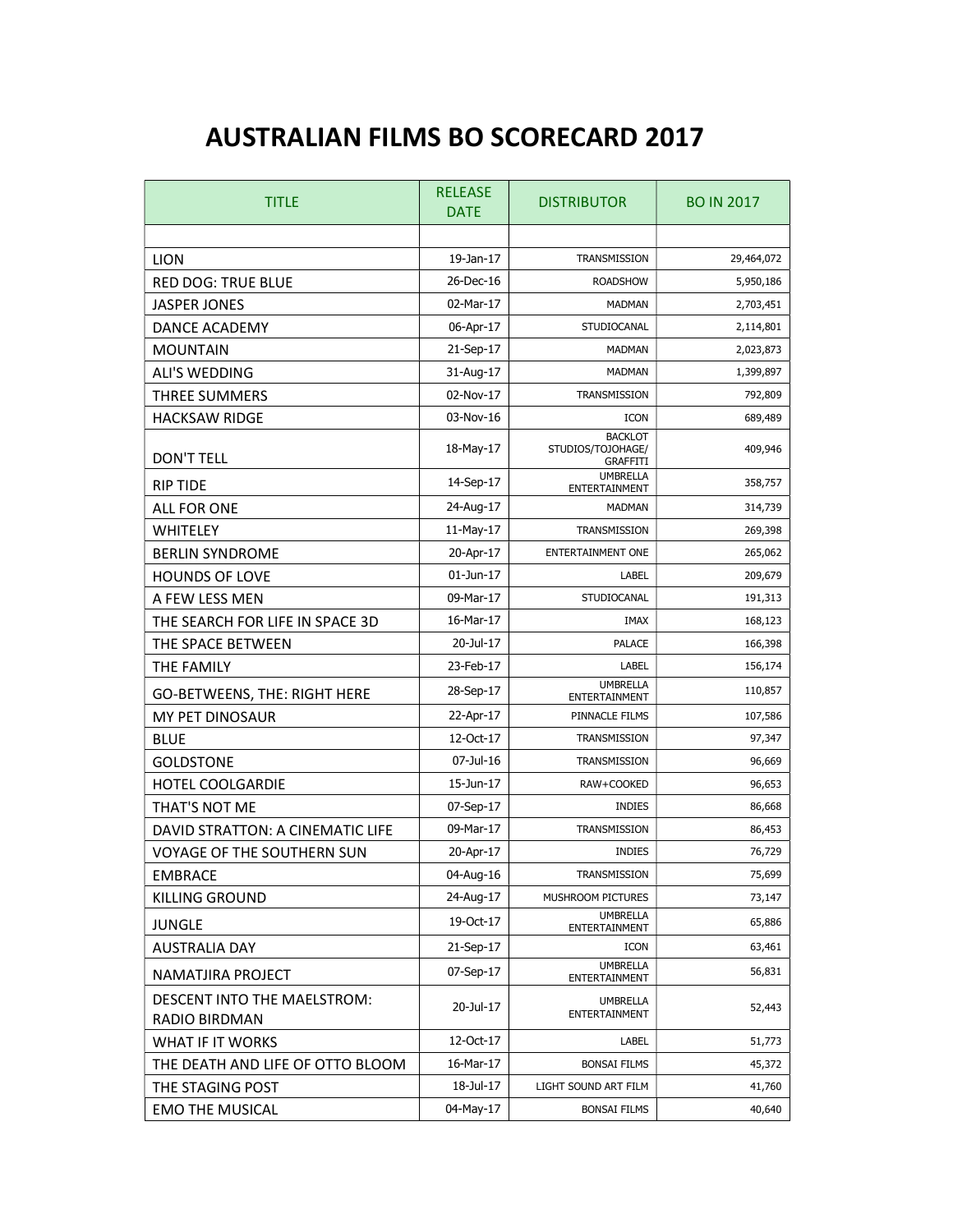| <b>OUTSIDERS</b>                                       | 28-Sep-17    | <b>INDIES</b>                    | 39,914     |
|--------------------------------------------------------|--------------|----------------------------------|------------|
| <b>MONSTER FEST TRAVELLING</b><br>SIDESHOW             | 09-Mar-17    | MONSTER PICTURES                 | 34,440     |
| ZACK'S CEREMONY                                        | 30-Mar-17    | <b>UMBRELLA</b><br>ENTERTAINMENT | 33,119     |
| <b>SALT BRIDGE</b>                                     | 27-Jul-17    | EROS AUSTRALIA                   | 32,317     |
| AUSTRALIAN BALLET: COPPELIA                            | 29-Apr-17    | <b>CINEMA LIVE</b>               | 31,642     |
| BETTER WATCH OUT                                       | 23-Nov-17    | <b>RIALTO</b>                    | 29,743     |
| THE OSIRIS CHILD: SCIENCE FICTION<br><b>VOLUME ONE</b> | 18-May-17    | <b>MADMAN</b>                    | 29,340     |
| <b>ROUGH STUFF</b>                                     | 16-Mar-17    | <b>UMBRELLA</b><br>ENTERTAINMENT | 23,235     |
| HIDDEN UNIVERSE 3D                                     | 05-Sep-13    | IMAX                             | 22,890     |
| <b>RAISING THE BAR</b>                                 | 11-Mar-17    | <b>BACKLOT STUDIOS</b>           | 17,371     |
| THE LEGEND OF BEN HALL                                 | 01-Dec-16    | PINNACLE FILMS                   | 15,114     |
| <b>MONSIEUR MAYONNAISE</b>                             | $01$ -Dec-16 | <b>ANTIDOTE FILMS</b>            | 15,038     |
| <b>BAD GIRL</b>                                        | 27-Apr-17    | <b>CURIOUS FILMS</b>             | 9,698      |
| <b>EVENT ZERO</b>                                      | 31-Aug-17    | PINNACLE FILMS                   | 9,145      |
| THE BUTTERFLY TREE                                     | 23-Nov-17    | <b>VENDETTA</b>                  | 7,902      |
| <b>BOYS IN THE TREES</b>                               | 20-Oct-16    | MUSHROOM PICTURES                | 7,403      |
| <b>INNUENDO</b>                                        | 20-Oct-17    | <b>UMBRELLA</b><br>ENTERTAINMENT | 6,682      |
| <b>INDIGO LAKE</b>                                     | 23-Apr-17    | <b>INDIES</b>                    | 6,234      |
| <b>WINTER AT WESTBETH</b>                              | 02-Feb-17    | <b>INDIES</b>                    | 5,845      |
| <b>TANNA</b>                                           | 05-Nov-15    | <b>CONTACT FILMS</b>             | 5,659      |
| <b>ELLA</b>                                            | 17-Nov-16    | <b>RONIN</b>                     | 5,195      |
| <b>BAD BLOOD</b>                                       | 12-Oct-17    | <b>POTENTIAL</b>                 | 5,139      |
| <b>ZELOS</b>                                           | 07-Sep-17    | Athabasca Film                   | 3,722      |
| <b>LOVESTUCK</b>                                       | 24-Aug-17    | MAGIC BOX ENT.                   | 3,282      |
| <b>CHASING ASYLUM</b>                                  | 26-May-16    | <b>CINEMAPLUS</b>                | 3,232      |
| <b>SWEET COUNTRY</b>                                   | 25-Jan-18    | TRANSMISSION                     | 3,083      |
| AUSTRALIAN NATIONAL THEATRE LIVE:<br>RUMPELSTILTSKIN   | 29-Sep-17    | <b>INDIES</b>                    | 2,894      |
| THE SAPPHIRES                                          | 09-Aug-12    | ENTERTAINMENT ONE                | 2,770      |
| THE SONG KEEPERS                                       | 12-Oct-17    | <b>INDIES</b>                    | 1,874      |
| <b>WIDE OPEN SKY</b>                                   | 14-Apr-16    | <b>ENTERTAINMENT ONE</b>         | 1,393      |
| THE COLOUR OF DARKNESS                                 | 19-May-17    | SOUTHERN STAR                    | 1,271      |
| <b>PAWNO</b>                                           | 21-Apr-16    | MINDBLOWING FILMS                | 877        |
| <b>FADE TO BLACK</b>                                   | $01-Sep-17$  | LEAP FROG FILMS                  | 804        |
| <b>OUT OF THE SHADOWS</b>                              | 04-Aug-17    | <b>INDIES</b>                    | 472        |
| AUSTRALIAN BALLET: THE SLEEPING<br><b>BEAUTY</b>       | 08-Oct-16    | CINEMA LIVE                      | 350        |
| <b>HOPE ROAD</b>                                       | 09-Sep-17    | <b>INDIES</b>                    | 263        |
| JOE CINQUE'S CONSOLATION                               | 13-Oct-16    | <b>TITAN VIEW</b>                | 200        |
| <b>I AM ELEVEN</b>                                     | 05-Jul-12    | PROUD MOTHER PICTURES            | 140        |
| THE LIGHTHORSEMEN                                      | 31-Mar-11    | <b>UMBRELLA</b><br>ENTERTAINMENT | 120        |
|                                                        |              | <b>TOTAL</b>                     | 49,393,953 |